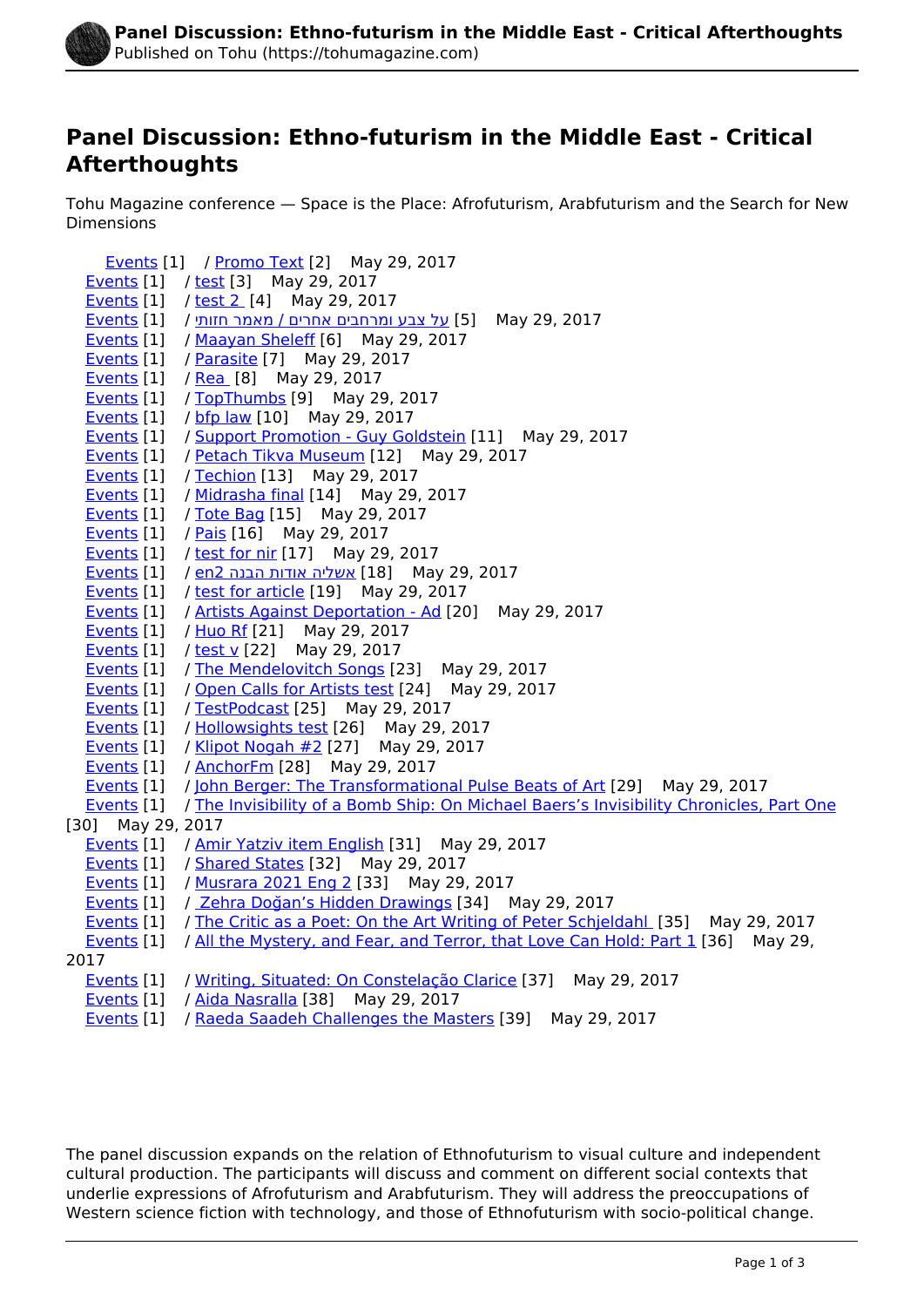

Moreover, the panel will elaborate on the impact of contemporary imperialism and (neo)colonialism, on the utopia/dystopia divide, and on political imaginations of (post)nationalism and borderlessness.

Chaired by: **Dr Nadeem Karkabi** (Post-doctoral fellow, Martin Buber Society of Fellows; Anthropology and Cultural Studies lecturer, The Hebrew University, Jerusalem; Editorial Board Member, Tohu Magazine)

**Dr Reynaldo Anderson** (Harris-Stowe State University, co-editor of Afrofuturism 2.0: The Rise of Astro-Blackness, Lexington Books, 2016)

**Muhammad Jabali** (Artist, writer, DJ; Bezalel Art Academy)

**Thalia Hoffman** is a visual artist working in film, video, performance, and public interventions. She holds a BA in Humanities from the University of Bar-Ilan, and an MFA degree from the University of Haifa, where she currently teaches. She is a Ph.D. candidate at the PhD Arts international doctorate programme in the Netherlands. Hoffman has directed a full-length documentary (To each his own, 2005) as well as several short experimental films. In addition, Hoffman works and develops social/political change programs using the agents of film and video in various communities.

[All lectures from the conference](http://tohumagazine.com/event/space-is-the-place) [40]

 **Source URL:** https://tohumagazine.com/article/panel-discussion-ethno-futurism-middle-east-criticalafterthoughts

## **Links**

[1] https://tohumagazine.com/publication-types/events

[2] https://tohumagazine.com/content/promo-text

[3] https://tohumagazine.com/content/test

[4] https://tohumagazine.com/content/test-2

[5] https://tohumagazine.com/photo-gallery/%D7%A2%D7%9C-%D7%A6%D7%91%D7%A2-%D7%95 %D7%9E%D7%A8%D7%97%D7%91%D7%99%D7%9D-%D7%90%D7%97%D7%A8%D7%99%D7%9

D-%D7%9E%D7%90%D7%9E%D7%A8-%D7%97%D7%96%D7%95%D7%AA%D7%99

[6] https://tohumagazine.com/profile/maayan-sheleff

[7] https://tohumagazine.com/content/parasite

[8] https://tohumagazine.com/content/rea

[9] https://tohumagazine.com/content/topthumbs

[10] https://tohumagazine.com/content/bfp-law

[11] https://tohumagazine.com/content/support-promotion-guy-goldstein

[12] https://tohumagazine.com/content/petach-tikva-museum

[13] https://tohumagazine.com/content/techion

[14] https://tohumagazine.com/content/midrasha-final

[15] https://tohumagazine.com/content/tote-bag

[16] https://tohumagazine.com/content/pais

[17] https://tohumagazine.com/article/test-nir

[18] https://tohumagazine.com/article/%D7%90%D7%A9%D7%9C%D7%99%D7%94-%D7%90%D7%

95%D7%93%D7%95%D7%AA-%D7%94%D7%91%D7%A0%D7%94-en2

[19] https://tohumagazine.com/article/test-article

[20] https://tohumagazine.com/content/artists-against-deportation-ad

[21] https://tohumagazine.com/profile/huo-rf

[22] https://tohumagazine.com/article/test-v

[23] https://tohumagazine.com/article/mendelovitch-songs

[24] https://tohumagazine.com/article/open-calls-artists-test

[25] https://tohumagazine.com/content/testpodcast

[26] https://tohumagazine.com/article/hollowsights-test

[27] https://tohumagazine.com/article/klipot-nogah-2

[28] https://tohumagazine.com/content/anchorfm

[29] https://tohumagazine.com/article/john-berger-transformational-pulse-beats-art

[30] https://tohumagazine.com/article/invisibility-bomb-ship-michael-baers%E2%80%99s-invisibilitychronicles-part-one